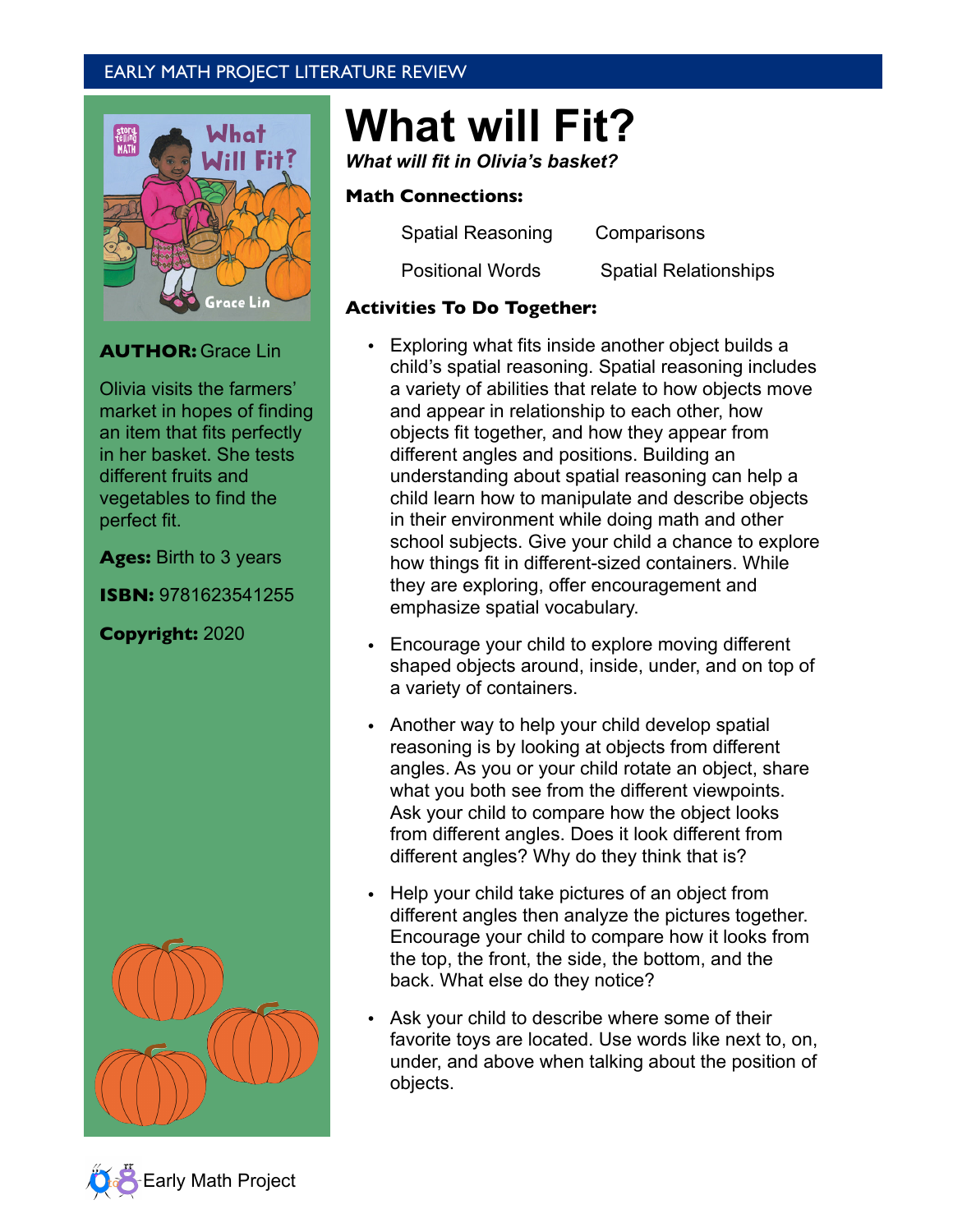## EARLY MATH PROJECT LITERATURE REVIEW

- Consider playing a version of the game "I-Spy" in which one person has to describe the location of an object so that the other person is able to guess what object they are talking about. It might sound like, "I am looking at an object that is sitting **on** the floor. It is **next to** the green chair. It is **between** the dog's bowl and the leg of the chair. What is it?"
- After reading the book, go back through the book and describe the location of the fruits and vegetables in relationship to the basket.
- Encourage your child to explore spatial reasoning by playing hide-and-seek or building their own hideout. Figuring out where and how their body fits in certain spaces gives children an understanding of how their body moves in space and their surroundings.
- Discovering if more than one of the same object can fit opens up the conversation about comparison. Why does the quantity of objects that can fit in the basket change from object to object? Explore how size influences how objects fit. Ask your child to pick a handful of similarlysized objects and investigate what will fit in a container. How many objects can fit? Count them together. If they change the orientation of the

objects, will more or less fit? Try this with different objects.

## **Extension Conversations During Daily Routines for Infants & Toddlers:**

1.Tummy Time: Talk about where objects are positioned around your baby. "The stuffed bear is in front of you," "The blanket is under you."

2. Meal Time: While eating, talk about where the food is on the plate. By indicating where food items are, you are not only introducing new positional words but reinforcing the names of items they interact with. For example, you can say, "Take a bite of some broccoli that is behind the chicken and on top of the carrots.

**Spanish Title:** ¿Que Llenara Canasta?

**Copyright:** 2022

**ISBN:** 978623542252

#### **Related Books:**

*Birthday Box* by Leslie Patricelli; *Clean Up, Up, Up!* by Ellen Mayer

[Find this book at your](https://www.worldcat.org/title/what-will-fit/oclc/1199074208?referer=di&ht=edition)  [local library!](https://www.worldcat.org/title/what-will-fit/oclc/1199074208?referer=di&ht=edition)